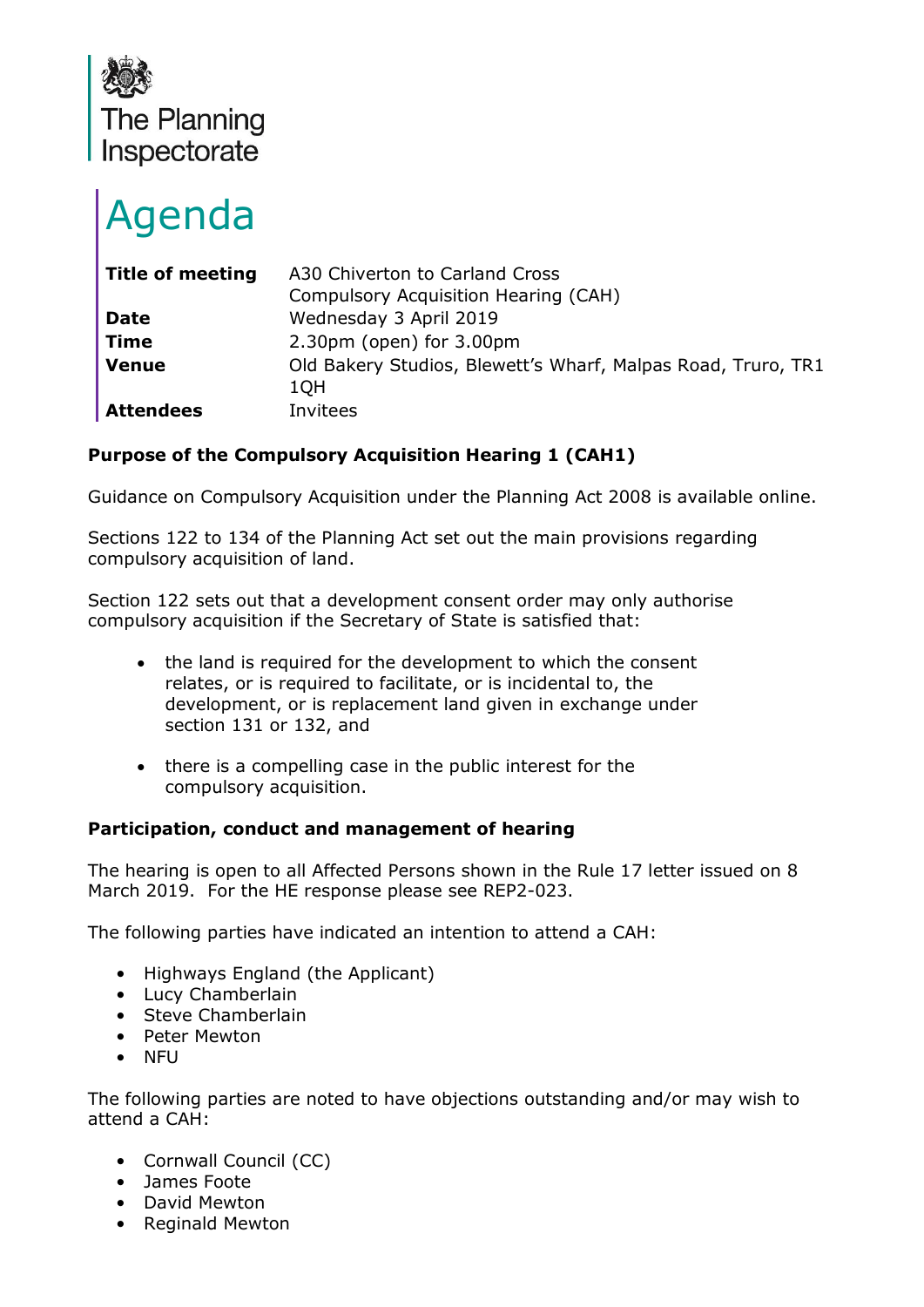- Robert Mewton
- Trewithen Estate
- Adrian Hare
- Edward Buckland obo Tregothnan Estate
- Edward Buckland obo the Harvey Family
- Simon Lutey obo Residents of Trevalso
- Bronwen Lloyd
- Peter Keast

The ExA would find it helpful to know who will be attending this CAH. However, this does not indicate that other parties will not be able to contribute; all APs are invited to attend and make oral representations on matters set out in the agenda, subject to ExA's ability to control the hearing.

Please note that the following agenda is indicative and may be amended. The ExA may wish to raise other matters arising from submissions and pursue lines of enquiry during the discussion which are not on the agenda.

The ExA will be referring to the revised version of the draft Development Consent Order (dDCO) accepted into the Examination at Deadline 2 [REP2-012 and associated documents].